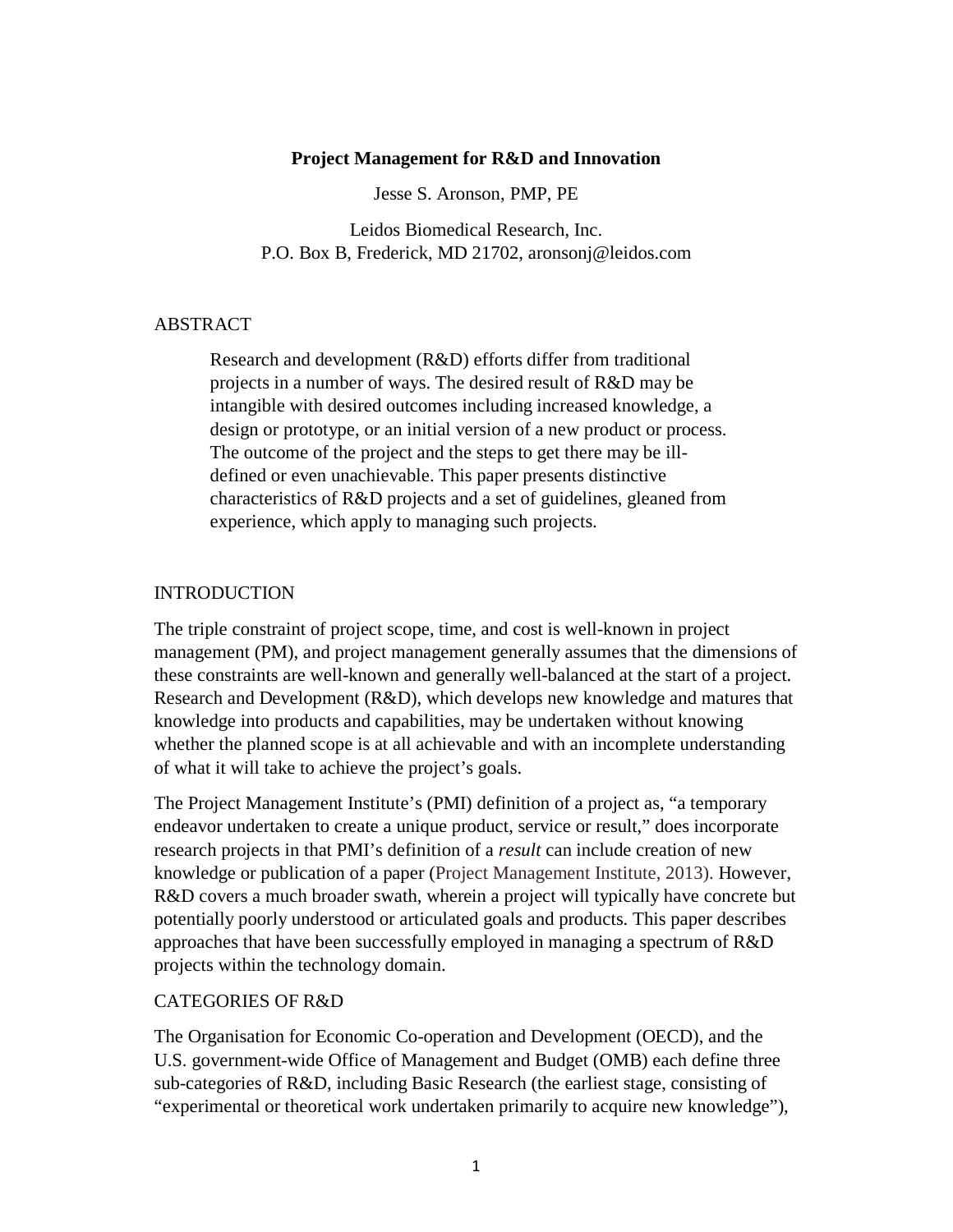Applied Research (which retains the goal of acquiring new knowledge, but is "directed primarily towards a specific, practical aim or objective"), and Experimental Development (which draws upon knowledge gained from research to improve or produce new products or processes) (OECD, 2015)(US OMB, 2016). The U.S. Department of Defense offers a finer-grained categorization with five sub-categories of R&D, as shown in *Table 1*. (US DoD, 2016)

| Category                | <b>Description</b>                                                  |
|-------------------------|---------------------------------------------------------------------|
| <b>Basic Research</b>   | Systematic study directed toward greater                            |
|                         | knowledge or understanding of the fundamental aspects of            |
|                         | phenomena and of observable facts.                                  |
| <b>Applied Research</b> | Translates basic research into solutions. Systematic study to gain  |
|                         | knowledge or understanding necessary to determine the means by      |
|                         | which a recognized and specific need may be met.                    |
| Advanced                | Focused on development and integration of hardware for field        |
| Technology              | experiments and tests with a goal of providing proof of             |
| Development             | technological feasibility and assessment of operability and         |
|                         | producibility.                                                      |
| Demonstration/          | Includes all efforts necessary to evaluate integrated technologies  |
| Validation              | in a realistic operating environment to assess performance and cost |
|                         | impact of the technology.                                           |
| Engineering and         | Translates integrated technologies into product designs through     |
| Manufacturing           | engineering and manufacturing development.                          |
| Development             |                                                                     |

**Table 1: U.S. Department of Defense R&D Categories**

Figure 1, adapted from (Wingate, 2015), represents characteristics across the R&D continuum. Basic Research may have an end product that is defined only by outcomes such as increasing knowledge or testing a hypothesis. As such, the project contains a great many unknowns and the project plan is expected to undergo considerable



change in ways which cannot be completely forecast *a priori*. Each step through the R&D continuum builds on the knowledge gained in previous steps, leading to reductions in uncertainty and more concretely definition of the desired outcome. Put another way, research creates technological possibilities, while development is the set of applying a stable set of technological possibilities to the complex requirements of an application context (Iansiti, 1997). The characteristics of the phases of R&D drive differences in project management approaches across the

Figure 1: Characteristics of the R&D Continuum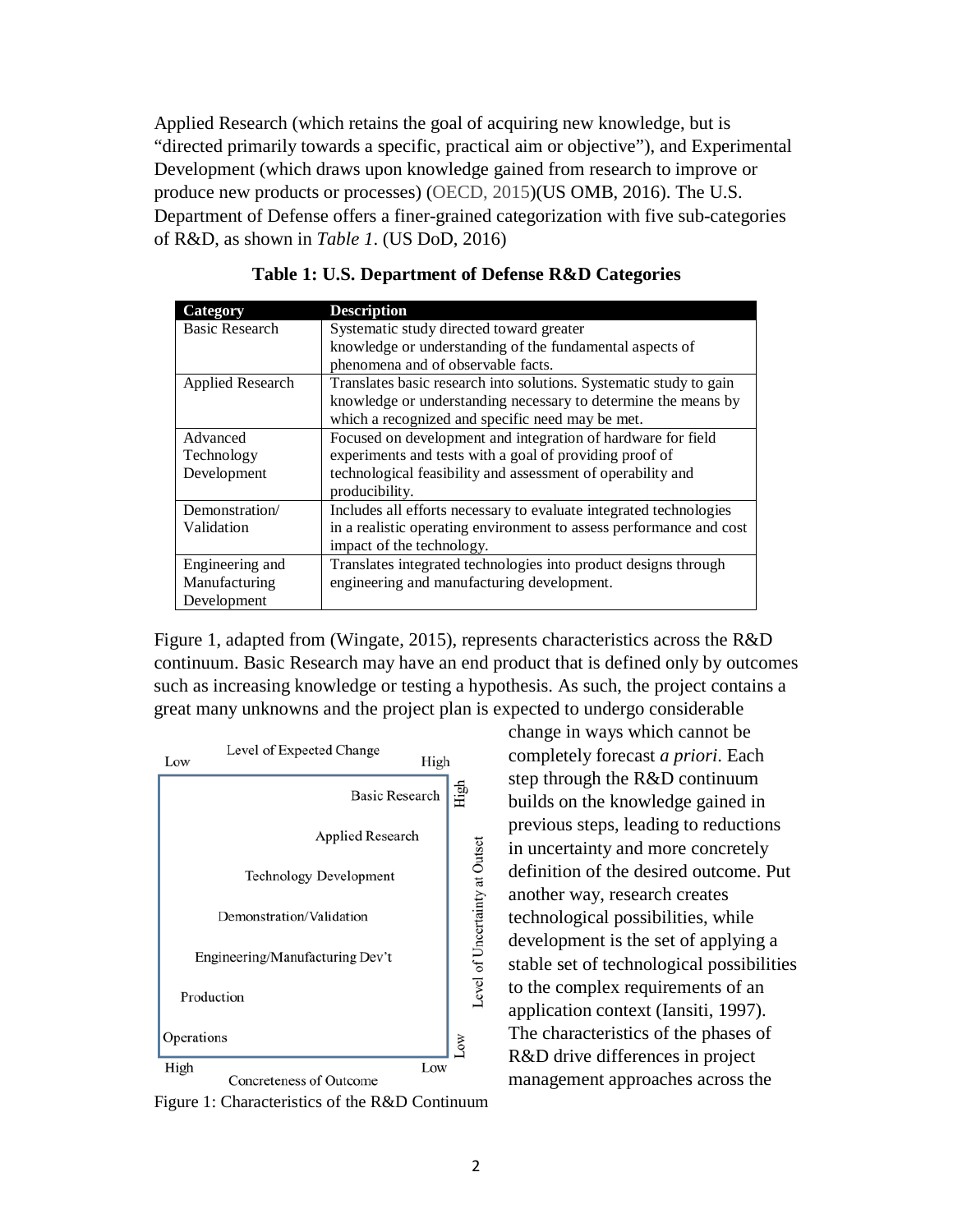continuum, which will be discussed in subsequent sections.

# DISTINCTIVE CHARACTERISTICS OF R&D PROJECTS

Distinctive characteristics of research and development projects, as noted in (EFCOG, 2010), (Jain, 1990) and (Cassanelli, 2017), include:

*Uncertainty/Risk*: The scope of an R&D project may be incompletely understood at initiation. Project end goals may be well defined but the path for achieving them may not be known, and it may not be clear that the goals are even achievable. Conversely, technical approaches may be well known but the goals may be poorly understood. Scope may be expressed in terms of vision, operational objectives or performance goals rather than hard definitions, with requirements defined only in general terms.

*Instability/Change*: The internal discovery process that is an inherent part of R&D projects will change the project over time, as may external factors such as shifting application needs or changes in technologies. Changes in the research environment such as sudden breakthroughs, unexpected barriers, or changes in collaboration, can all induce significant change.

*People*: Freedom of action and a high degree of autonomy and control have significant value for all knowledge workers (Badawy, 1978); this is particularly true for the highly creative, inquisitive, "outside the box" thinkers who populate research and development environments. Teams made up of free-thinking researchers can have dynamics including experts who work prefer to work individually, strong personalities who force their ideas in the project, collaborative teams, internally competitive teams, disciplined or undisciplined teams, and drift (Kuchta, 2017).

*Dual Control:* An R&D project may separate technical and project management by having both a Principal Investigator (PI), who is responsible for the technical activities of the team, and a Project Manager (PM), who has responsibility for elements including cost, schedule, scope, and risk. There may be a tension between the two as the PI defines and executes a technical plan subject to project constraints. In addition, it may be the case that the PI and PM each have relationships with different subsets of stakeholders, creating factions affecting project governance.

*Transition and Relationship of R&D to the Enterprise*: Unlike many projects, the product of an R&D effort is not an end unto itself. R&D must be sensitive to its context (such as a market need or operational requirement), and R&D outcomes must be structured to feed into subsequent development cycles.

# R&D MANAGEMENT TECHNIQUES

The characteristics of R&D projects result in a need to apply techniques beyond those used in well-specified, lower risk projects. Some useful approaches include:

*#1: Even if you don't know how you're going to get there, define "there"*. The desired end state of an R&D project may not be completely known at the outset. Still, R&D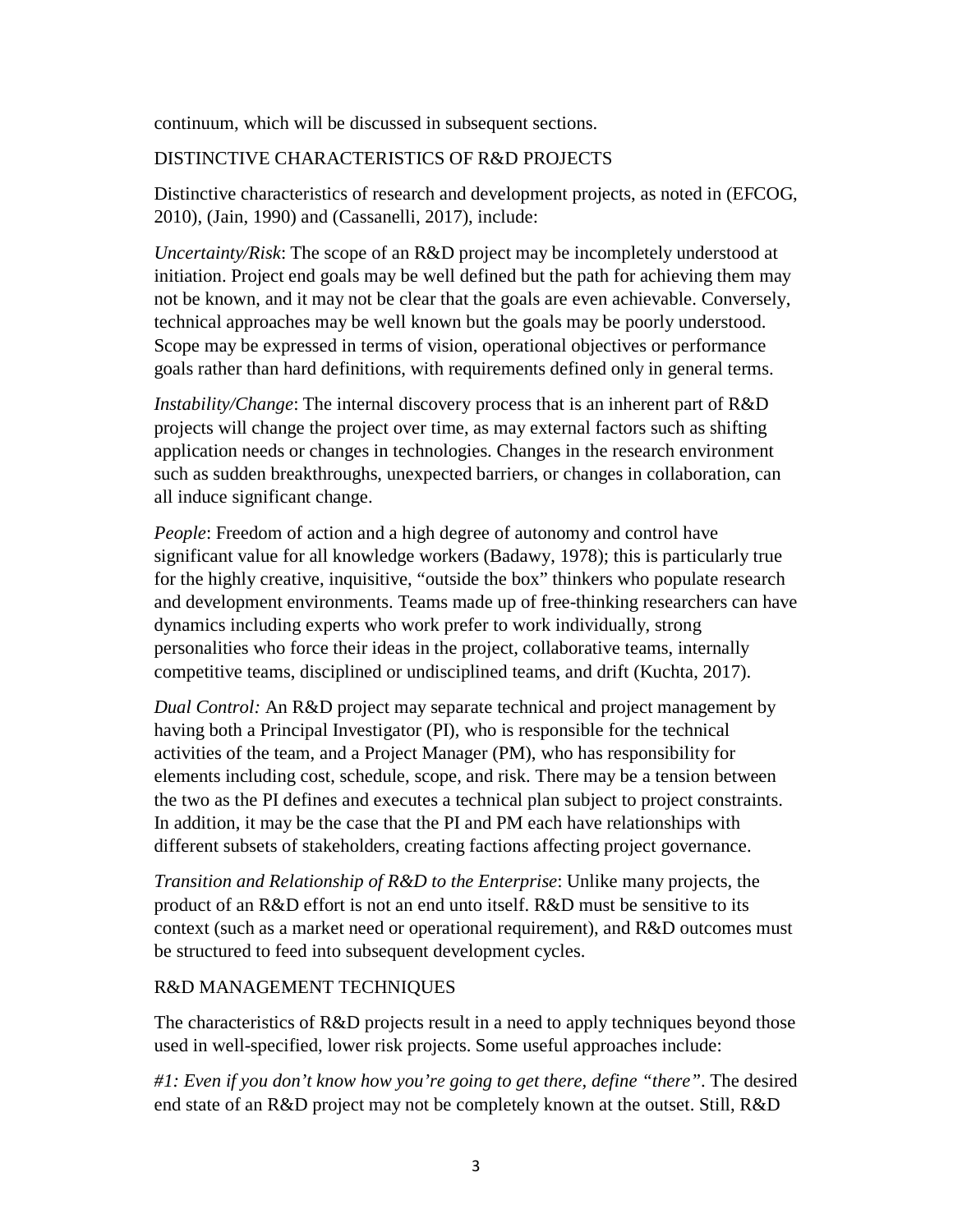should rarely be unguided exploration. An important step is to define the outcome as best as possible at the outset. Examples include an increase in understanding of a phenomenon (define what you want to learn), an increase in technology maturity (such as an increased Technology Readiness Level) (United States Department of Defense, ASDR&E 2011), and development of a prototype (define the goal).

*#2: Plan your route like an explorer*: Research can be trajectory-oriented. You might know the direction you want to go, but not necessarily how far you can get down the path. Whether or not the desired end-state is believed to be achievable, it's important to analyze and decompose what it would take to get there, even if one or more steps are undefined. Such a decomposition can be by one or more of system function, product breakdown structure, technology area, and phase (e.g., product R&D vs. production R&D). It is important to understand where the complexity and risk are and where the decision points are along the way. There should also be a Work Breakdown Structure (WBS) guiding the work, though it will be more dynamic than the typical WBS. Adequate decision points need to be included in the plan to avoid excessive expenditure of resources trying to overcome obstacles.

*#3: Measure the unmeasurable*: It is important to assess results in R&D even though quantitative measures of outcomes can be elusive, particularly at the research end of the R&D spectrum. Measures can be indirect (for example, the number of publications generated is an indirect measure of the amount of knowledge generated) or direct (such as the number of experiments performed or the number of sub-system designs completed). Recognize that key metrics may comprise the results of multiple elements of the Product Breakdown Structure or even multiple projects (e.g., a decrease in the cost per lumen of solid state lighting may be the result of a combination of advances in both materials science and manufacturing) (United States Department of Energy, 2016) or a coordinated R&D strategy (such as the number of clinical candidate molecules generated in a year from an entire drug research portfolio) (Pisano, 2012). R&D metrics should consider the larger context of the organization; the best outcome for a business may be based on revenue rather than technical elegance.

*#4: Plan for risks and reflection:* While every project has risks, fundamental assumptions within R&D may turn out to be in error, resulting in major changes in the project plan. In addition, even when project activities are successful it's important to plan in time to reflect on the outcome: for example, why was a test successful: for the expected reasons, or was luck involved? Sometimes, R&D yields a feasible design, but not necessarily the best solution. Therefore, it's appropriate to routinely ask questions like: with the understanding gained from the work so far, would another approach have been better and is it worth re-working the effort accordingly? Overall, for R&D projects it is important to recognize that the project will be incrementally defined and serially redefined, and therefore projects require a significant risk reserve plus a reflection and re-work reserve. This make sure that there are resources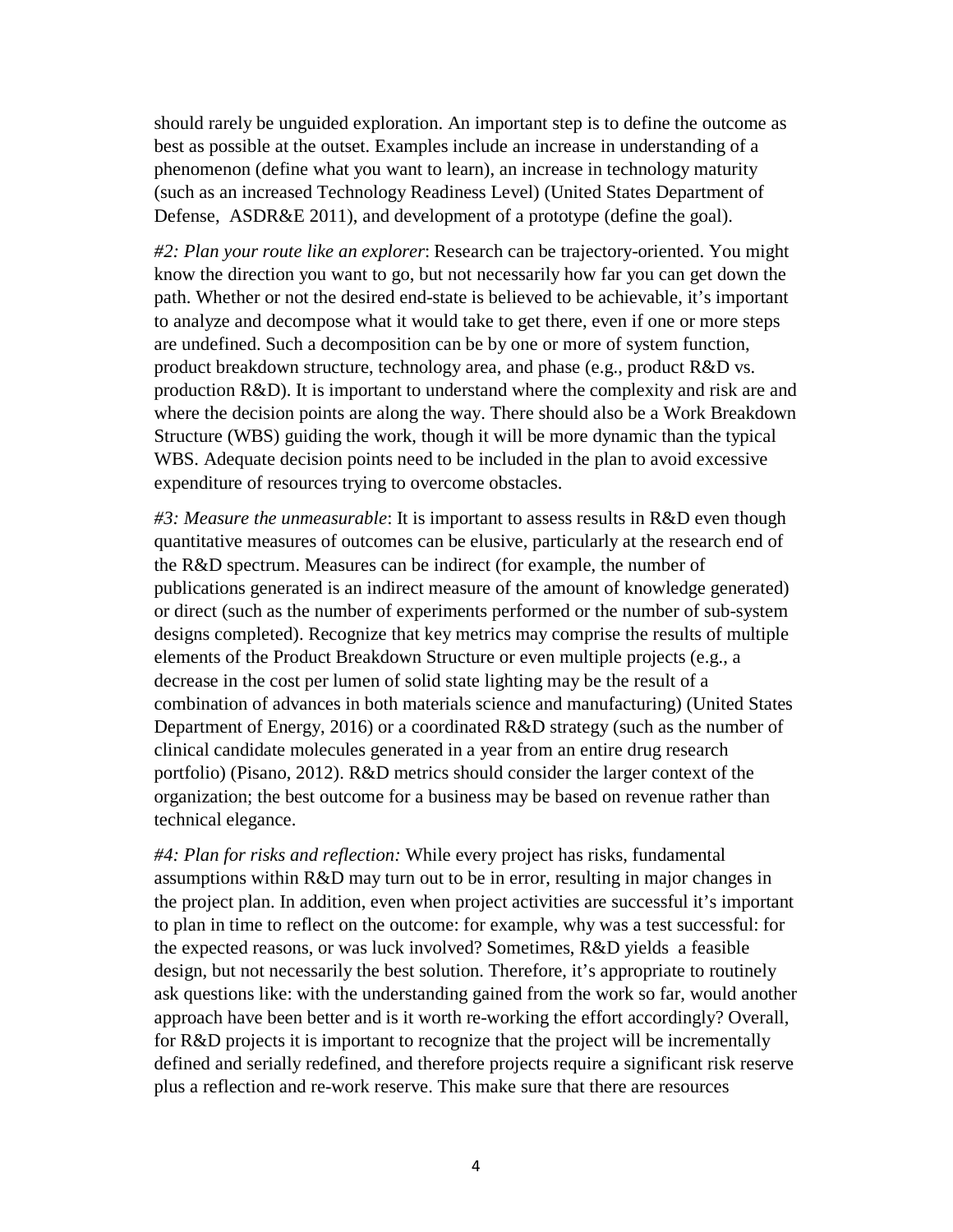available to take advantage of knowledge gained during the project. There also need to be both internal informal checkpoints and formal, external reviews. The R&D project manager must be prepared to re-work and re-baseline as understanding of the project develops, and should not be overly attached to the initial plan.

*#5: Know when good ideas are bad:* As already discussed, research and development projects include changes in trajectory based on new ideas generated as the project progresses. However, the project manager must evaluate each idea in light of its contribution to the desired outcome. During initiation of a project and buildup of the initial approach, technical uncertainty (the difference between the information possessed by the team and that required to complete the project) will be high. In this phase, creative ideas contribute strongly to developing an approach. As the project progresses through execution new ideas which perturb the plan should be carefully vetted before being introduced, except at planned milestones such as the reflection checkpoints identified in #4 or if it becomes clear that an execution issue has arisen. The goal is to allow the project to be flexible while controlling tangential work, cycling and drift.

*#6: Consider the people:* Researchers may desire autonomy and administrative control of their environments and resist accountability to schedules and budgets (Jain, 1990). R&D project management requires diplomacy in terms of holding researchers and teams to the project plan. The R&D project manager should recognize that unstructured slack time, risk taking, mistakes, and "bootlegging" into other areas are all part of the process, but should bound those activities where needed to keep the project on track. The project manager should also be vigilant in fostering an environment that is open to new ideas from all contributors, ensuring that individual strong personalities do not overly dominate the team.

*#7: Invite review*: The goal of R&D is always to transition the results to subsequent development or research effort. External review by experts and stakeholders serves several goals. First, it provides fresh perspective at reflection points. Second, it helps ensure that the research trajectory is aligned with transition to a product. Third, it serves as a communications mechanism to inform stakeholders on progress, build advocacy, and set expectations.

## **CONCLUSION**

R&D is an umbrella for efforts that range from abstract exploration to the early stages of product development. Success in these types of projects requires adapting project management to the high level of uncertainty and creative effort involved. "Fail fast, fail often" may be a Silicon Valley mantra (Tobak, 2017), but proper application of project management techniques can allow projects to succeed often, even in the exciting and uncertain world of invention and innovation.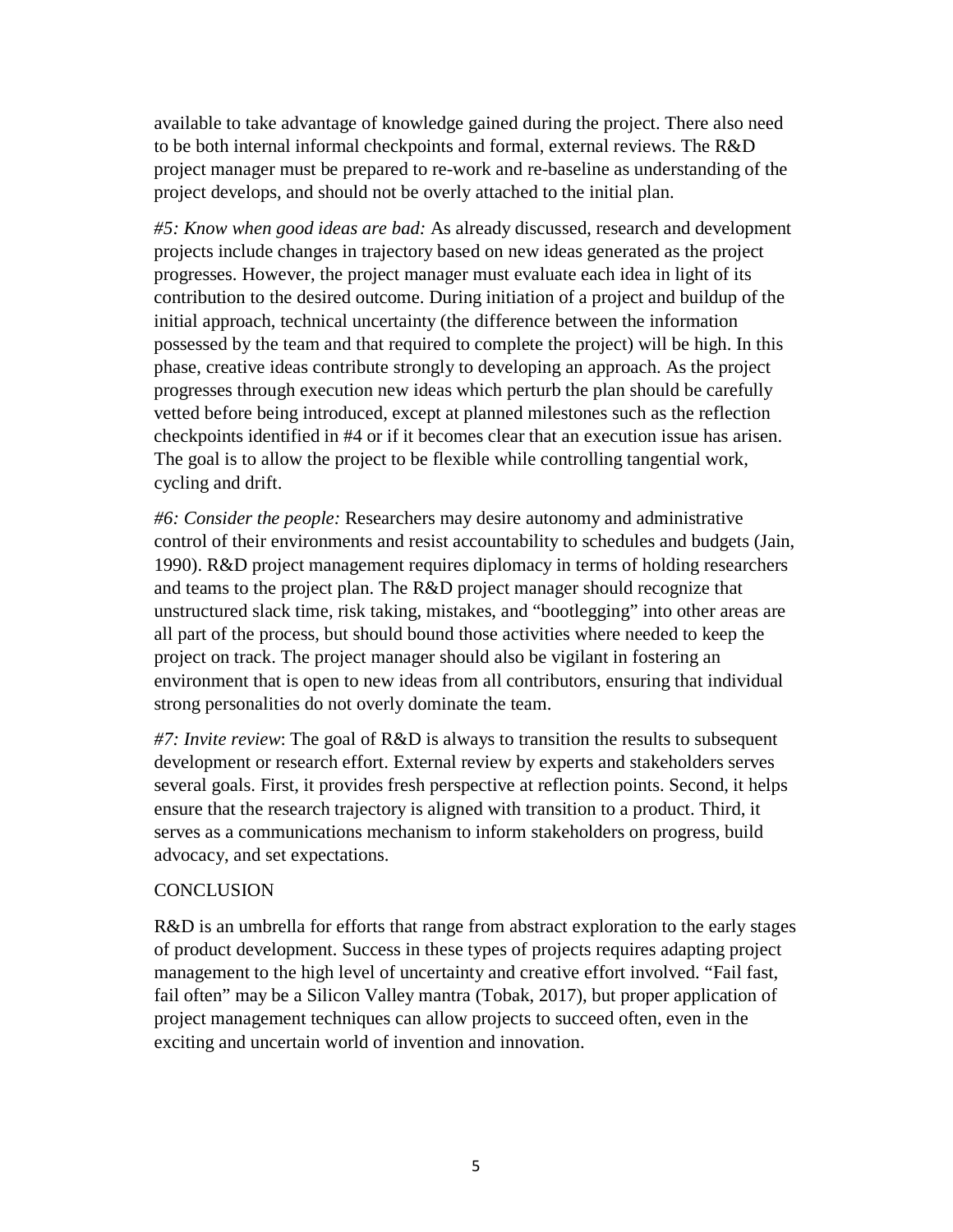#### REFERENCES

- Badawy, M. K. (May 1978). One more time: How to motivate your engineers. *IEEE Transactions on Engineering Management*. Vol EM-25, No. 2, 37- 42.
- Cassanelli, A. N., Fernandez-Sanchez, G. and Guiridlian, M. C. (2017). Principal researcher and project manager: who should drive R&D projects?. *R&D Management, 47:1, 277–287*.

Energy Facility Contractors Group (EFCOG). (2010). *Project management in research and development: White paper*. Retrieved from http://efcog.org/

- wp-content/uploads/Wgs/Project%20Delivery%20Working%20Group/
- Documents/PPMWG\_WP\_PM\_R%26D\_original\_Dec\_2010.pdf

Iansiti, M. (1997). *Technology integration: Making critical choices in a dynamic world*. Cambridge: Harvard Business Review Press.

- Jain, R. K. and Triandis, H. C. (1990). *Management of research and development organizations: Managing the unmanageable*. New York: Wiley Interscience.
- Kuchta, D., Gladysz, B., Skowron, D., and Betta, J. (January 2017). R&D projects in the science sector. *R&D Management, 47:1, 88-110*.
- OECD. (2015). *Frascati Manual 2015: Guidelines for Collecting and Reporting Data on Research and Experimental Development*. Paris: OECD Publishing.
- Pisano, G. (April 24, 2012). *Creating an R&D Strategy*. Working Paper 12- 095. Cambridge: Harvard Business School.
- Project Management Institute. (2013). *A guide to the project management body of knowledge (PMBOK guide). Fifth Edition.* Newtown Square, Pa.: Project Management Institute, Inc.
- Sapienza, A. M. (1995). *Managing scientists. Leadership strategies in research and development.* New York: Wiley-Liss.

Tidd, J., & Bessant, J. (2016). *Managing innovation: integrating technological, market and organizational change*. Chichester, West Sussex: Wiley.

Tobak, S. (2017, January 25). Why 'Fail Fast, Fail Often' Is All Hype. Retrieved from https://www.entrepreneur.com/article/288147

United States Department of Defense, Office of the Assistant Secretary of Defense for Research and Engineering. (April 2011). *Technology readiness assessment (TRA) guidance*. Retrieved from http://www.acq.osd.mil/chieftechnologist/publications/docs/TRA2011.pdf.

United States Department of Defense. (December 2016). *DOD 7000.14-R. Financial management regulation. Volume 2B, Chapter 5*. Washington,